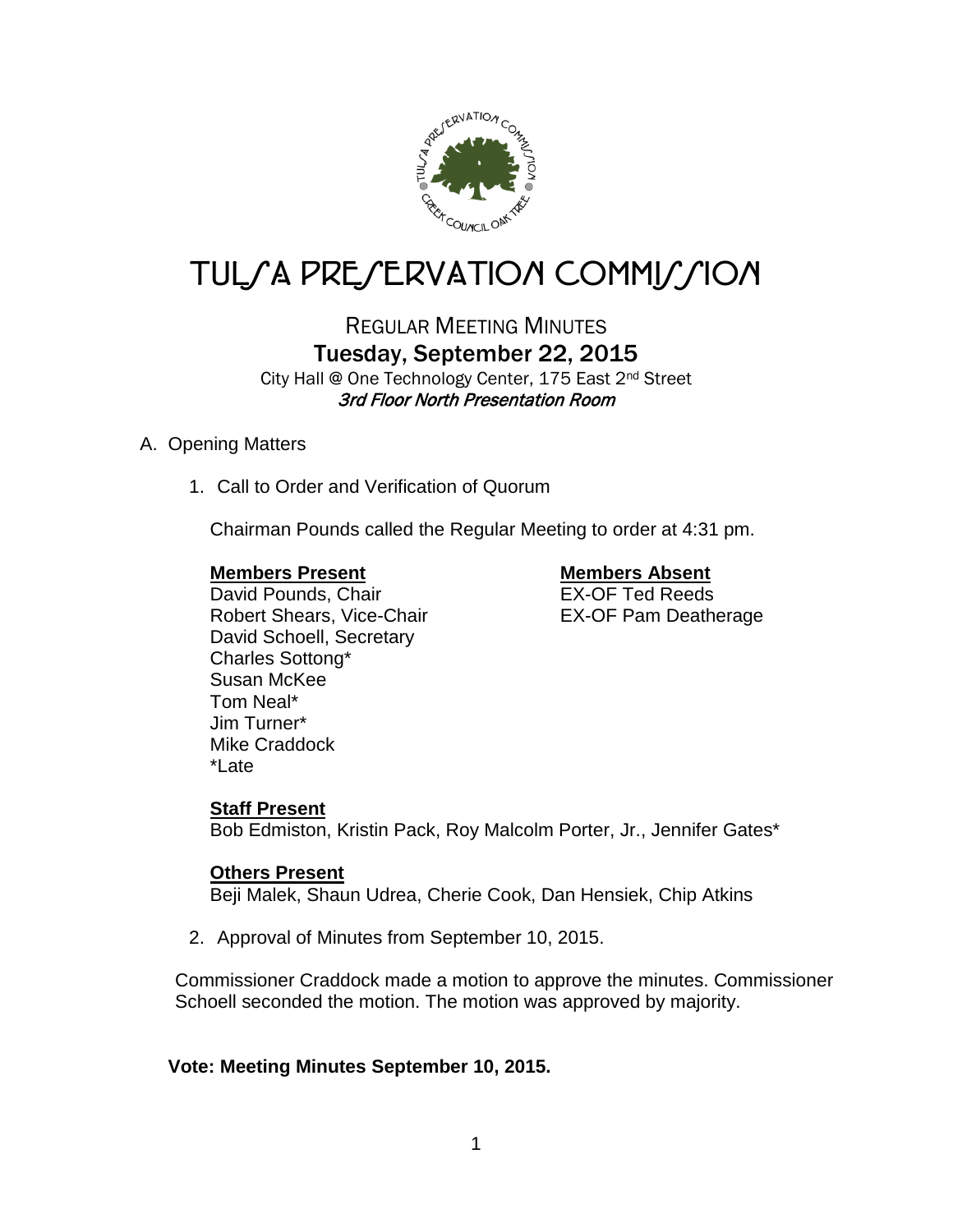**In Favor Opposed Abstaining Not Present**

1. Pounds **Shears** Neal

- 2. Schoell and Snyder Snyder Snyder
- 3. Craddock Sottong Sottong Sottong Sottong Sottong Sottong Sottong Sottong Sottong Sottong Sottong Sottong So
- 4. McKee Turner
	- 4. Disclosure of Conflicts of Interest None
- B. Actionable Items
	- 1. **COA-13-29 / 1730 S. Quincy Ave** (Swan Lake) Applicant: Dan Hensiek for Arnold Schmidt *COA Subcommittee Review Date: None*

Request:

1. Extend prior approval to "construct 5-unit townhouse according to plans submitted" for one year

Staff presented the application to the Commission, and the applicant's representative, Dan Hensiek, was present. Mr. Hensiek stated the applicant is a family friend who moved out of town and asked Mr. Hensiek to present the application to the Preservation Commission. Mr. Hensiek stated the reason the project has not moved forward was due to financial hardship.

Commissioner Turner stated when the application was presented in the past, the applicant needed to appeal the Board of Adjustment (BOA) decision. Mr. Hensiek stated the applicant is waiting for the adoption of the zoning code to see if it will impact the zoning. Mr. Hensiek stated the applicant wanted to change the design to four units, but he did not waste more time and stayed with five units. Commissioner Turner asked Mr. Hensiek if any progress has been completed on the project. Mr. Hensiek replied the applicant is researching legal options with BOA. Commissioner Craddock asked if the applicant will change the proposal from five to four units. Mr. Hensiek replied the applicant wants to have five units, but he might be required to change the proposal to four units with the same design.

Citizen, Chip Atkins, stated a project has been proposed for this site for over 15 years, and the applicant has received numerous Certificates of Appropriateness. Mr. Atkins referred to Chapter 10A §1055(G) and stated no progress had been made. Commissioner Shears asked what the BOA ruled. Mr. Atkins stated the BOA appeal was in favor of the Preservation Commission, and the BOA minutes stated the parcel is not zoned for a townhouse and new zoning would require for the lots to split since they will be individually owned. Commissioner Pounds stated the representative did not have enough information to show the Commission the project is being carried to completion. Commissioner Turner stated he is in favor of continuing the application with the applicant's approval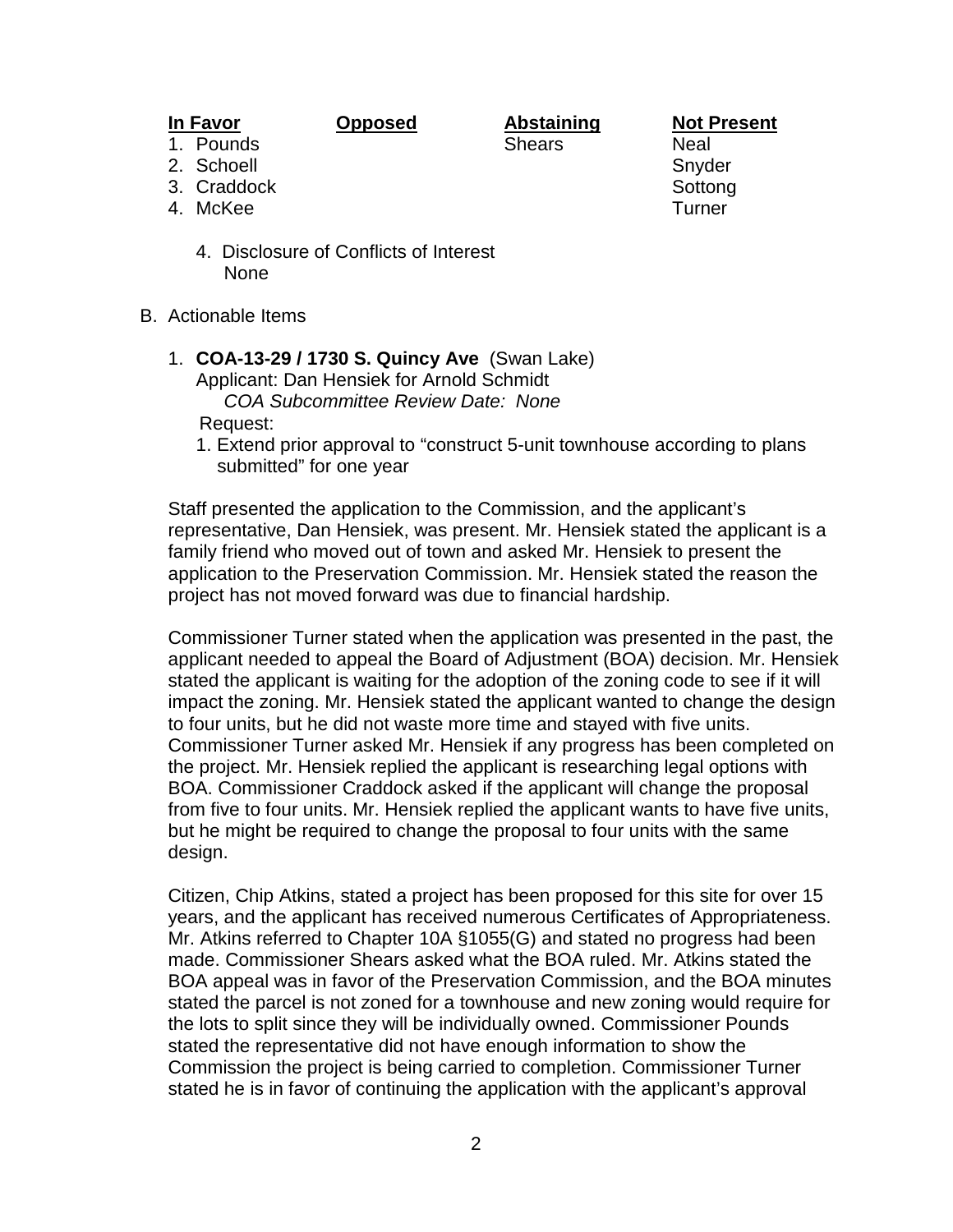until evidence is provided showing the project is being carried to completion. Commissioner Pounds agreed and recommended a chronology be provided.

Commissioner Neal made a motion to continue the application with the applicant's approval. Commissioner Craddock seconded the motion. The motion was approved by majority. Reference Cited: Chapter 10A §1055(G).

## **Vote: 1730 S. Quincy Ave (Swan Lake)**

| In Favor |             | <b>Opposed</b>                                  | <b>Abstaining</b> | <b>Not Present</b> |
|----------|-------------|-------------------------------------------------|-------------------|--------------------|
|          | 1. Pounds   | McKee                                           |                   | Snyder             |
|          | 2. Shears   |                                                 |                   |                    |
|          | 3. Schoell  |                                                 |                   |                    |
|          | 4. Craddock |                                                 |                   |                    |
|          | 5. Neal     |                                                 |                   |                    |
|          | 6. Sottong  |                                                 |                   |                    |
|          | 7. Turner   |                                                 |                   |                    |
|          |             | 2. COA-15-40 / 1744 S. Yorktown Ave. (Yorktown) |                   |                    |

Applicant: Beji Malek

 *COA Subcommittee Review Date: September 15, 2015* Request:

- 1. Replace non-original door with Rogue Valley Craftsman door with three jailhouse lights and two flat panels as submitted
- 2. Install Prairie Style, leaded glass design with clear glass

Staff presented the application to the Commission, and the applicant, Beji Malek, was present. Staff stated the applicant wishes to withdraw Item 2. Commissioner Neal presented the COA Subcommittee report. The applicant stated the reason for the withdrawal is lack of information from the vendor about clear glass as requested by the COA Subcommittee.

Commissioner Craddock made a motion to approve the application. Commissioner Turner seconded the motion. The motion was approved unanimously. Guideline cited: A.3.1, A.3.2, A.3.4, A.3.5, A.3.8.

#### **Vote: 1744 S. Yorktown Ave. (Yorktown)**

| <u>In Favor</u> |             | <b>Opposed</b> | <b>Abstaining</b> | <b>Not Present</b> |
|-----------------|-------------|----------------|-------------------|--------------------|
|                 | 1. Pounds   |                |                   | Snyder             |
|                 | 2. Shears   |                |                   |                    |
|                 | 3. Schoell  |                |                   |                    |
|                 | 4. Craddock |                |                   |                    |
|                 | 5. McKee    |                |                   |                    |
|                 | 6. Neal     |                |                   |                    |
|                 | 7. Sottong  |                |                   |                    |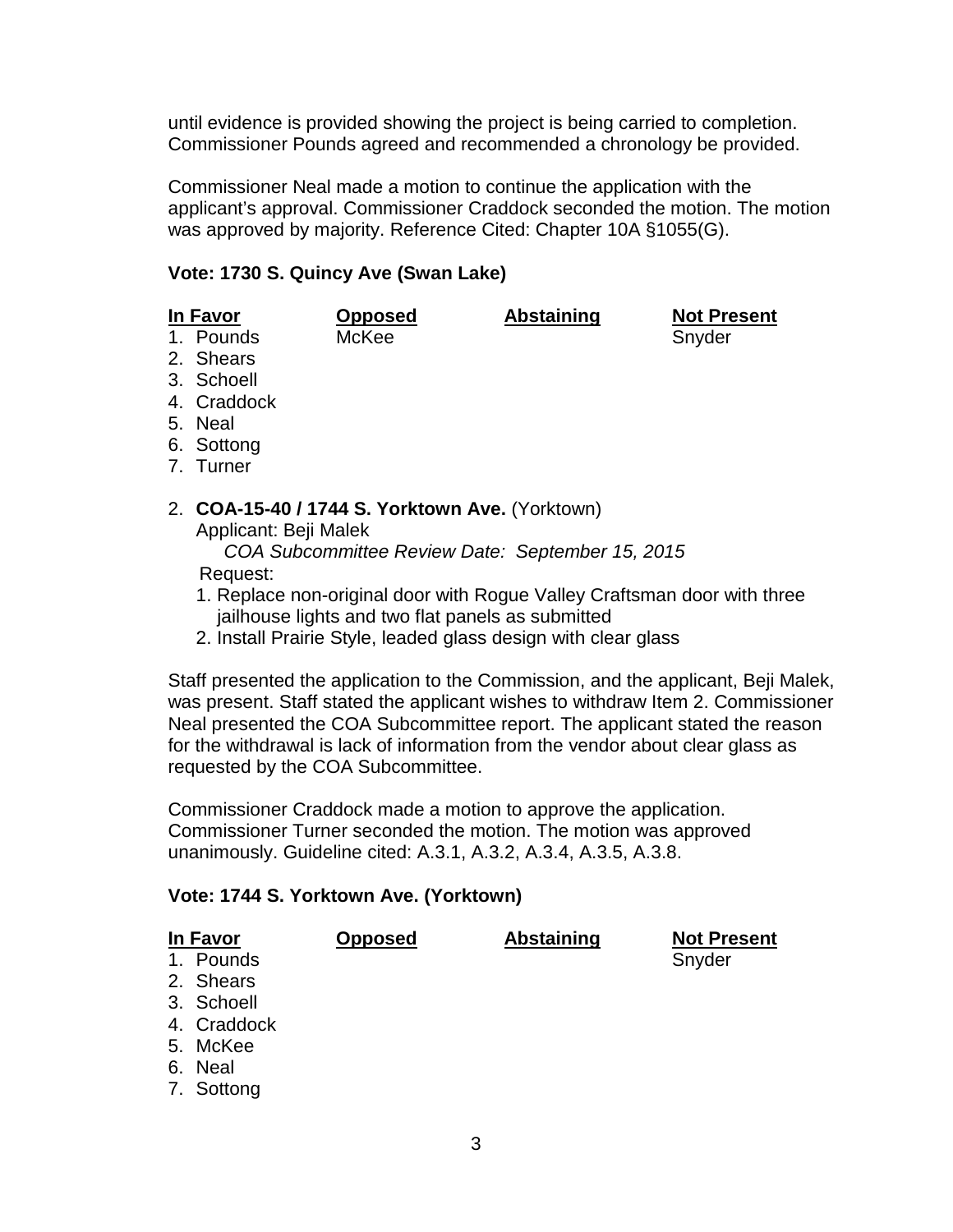#### 8. Turner

#### 3. **Window Repair and Replacement Guide**

Staff presented the changes to the Window Repair and Replacement Guide as requested from the Commission. Staff added to packet the guidelines for new construction including materials. The packet states vinyl windows are strongly discouraged. Commissioner Turner asked if the Window Survey Form was part of the packet. Staff stated it is an attachment. Commissioner Craddock asked if the guide and window survey form will be available online. Staff stated both will be available online including a section on one of the webpages, and the links listed in the guide will have a hyperlink. Commissioner McKee asked. if in the Window Repair and Replacement Guide under the New Construction section, it states vinyl windows cannot be denied. Staff clarified the entry and noted that the packet states vinyl windows are strongly discouraged.

Commissioner Turner asked for more clarification on Section F: Submittal Requirements where it references Section B for the Window Survey. Commissioner Pounds requested a revision date for the guide and the window survey form. Commissioner Schoell thanked Staff for working on the guide.

Mr. Atkins asked if future applicants will be required to duplicate the muntin profile. Staff stated it is not a specific guideline, and although duplicating muntin profiles is not mandated, it is encouraged. Commissioner Turner stated muntin profile dimensions can be added. Commissioner McKee agreed.

Commissioner Schoell made a motion to approve the Window Repair and Replacement Guide with the condition that the changes stated in the minutes be incorporated. Commissioner Craddock seconded the motion. The motion was approved unanimously.

#### **Vote: Window Repair and Replacement Guide**

**In Favor Opposed Abstaining Not Present** 1. Pounds **Snyder** Snyder

- 2. Shears
- 3. Schoell
- 4. Craddock
- 5. McKee
- 6. Neal
- 
- 7. Sottong
- 8. Turner

Staff asked the Commission for pictures of good and bad example of windows for the guide. Commissioner Schoell asked for more clarification. Staff stated a range of damage and deterioration to illustrate the different levels is presented in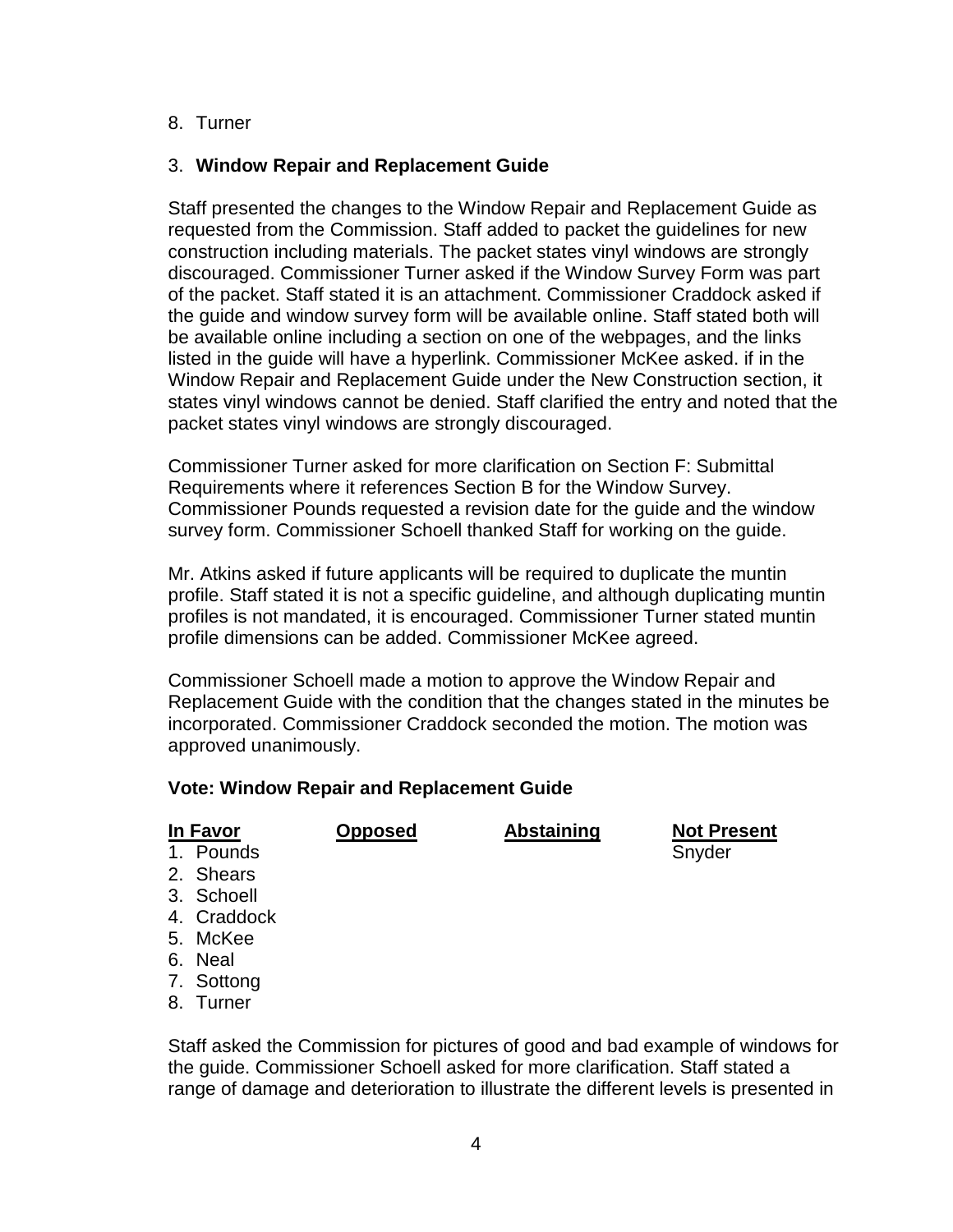*Preservation Brief 9*, as are examples of good and bad window replacement. Commissioner Pounds asked staff to make a list of the photos they need.

## 4. **Discussion regarding the Zoning Code Update draft**

Staff stated the Tulsa Metropolitan Area Planning Commission (TMAPC) will have a public hearing meeting on Monday, September 28, 2015 at 6:00PM. If the meeting reaches three hours, then the meeting will be continued to next evening. The Commission has requested the incorporation of four items, three of which were not incorporated into the second public draft of the Zoning Code Update. One item was revised. The three items the Commission requested included more clarification of which overlay will take precedent in 20.010 C(2), to change 30 days to 60 days and status from "approved" to "denied" in 70.070, and to strengthen the demolition ordinance in 70.070 G.

Commissioner Craddock asked if the language in 20.010 C(2) about application of the more restrictive overlay would lead to confusion. Commissioner Neal asked if staff received an explanation why the requests were not incorporated. Staff replied no explanation was received.. Commissioner Neal asked who decided which public comments are incorporated. Staff stated the consultant and his team, but staff sent a letter as requested from the Commission to the consultant. Commissioner Turner stated the letter was never mentioned at the Citizen Advisory Team meeting. Staff stated the demolition ordinance was put on a list for post-adoption amendments, but the two other requests seem minor. Citizen, Cherie Cook, stated she has worked on a demolition ordinance for years and would like to have it adopted. Mr. Atkins stated the overlay districts do not want a demolition stay, because it takes away the appeal from the citizens, and he has never seen a house saved in 90 days.

Commissioner Neal stated no response to the Commission's letter is unacceptable, and some of the items requested will make the Commission's operations consistent with other city operations. Commissioner McKee asked if the letter was sent to each City Councilman. Staff stated they sent the letter to each Councilman including their aides. Staff asked the Commission who is available to represent the Commission at the public hearing meeting. Citizen, Shawn Udrea, asked if the Commission's letter is available online. Staff stated they can post it online.

Commissioner Turner asked who is facilitating the TMAPC meeting. Staff stated it is a formal special meeting. Commissioner Craddock asked if boards and commissions are presenting first. Staff replied it is first-come, first-serve basis. Commissioner Pounds and Commissioner Schoell will be late but will attend the meeting. Commissioner Craddock said he can attend. Commissioner McKee stated she can attend if needed but has a prior engagement. Commissioner Schoell stated he is not opposed to posting the letter on the website. Commissioner Turner stated he preferred to vote on selection of a representative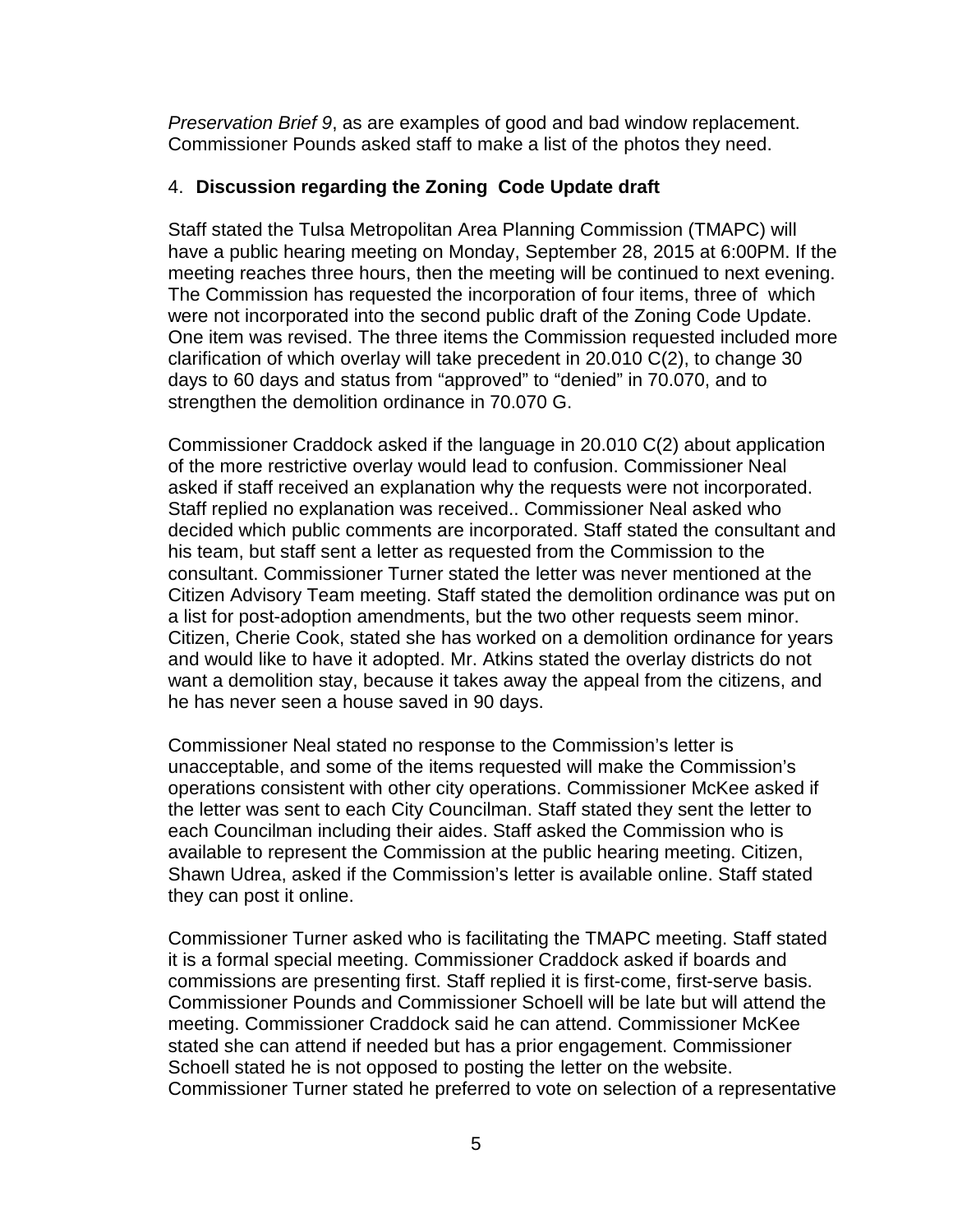with talking points and what staff will post online. Staff stated they will send the talking points and the blog post to the Commissioners.

Commissioner Neal made a motion to designate Commissioner Craddock as Preservation Commission representative for the upcoming Tulsa Metropolitan Area Planning Commission Public Hearing Meeting on September 28, 2015, and designate Staff to create a blog post with the items discussed in the minutes. Commissioner Turner seconded the motion. The motion was approved unanimously.

#### **Vote: Window Repair and Replacement Guide**

1. Pounds Craddock Snyder

**In Favor Opposed Abstaining Not Present**

- 2. Shears
- 3. Schoell
- 4. McKee
- 5. Neal
- 6. Sottong
- 7. Turner

### 5. **Discussion regarding future revisions of the Zoning Code and Unified Design Guidelines for HP Overlays on individual properties**

Staff stated the proposed Elmwood Historic District is moving forward for individual listing, and it passed unanimously at TMAPC. The proposed district will be reviewed by City Council for adoption. Staff stated other cities have landmark designations, and the Commission may want to think of changes in the future to accommodate individual designations with the Unified Design Guidelines. The ordinance is written so a property only needs to be 50 years old and meet one of the criteria for zoning, but not every building is individually significant for individual HP Zoning. The Unified Design Guidelines are written for districts rather than individual properties.

Commissioner Pounds proposed to the Commission to form an ad hoc committee to handle the issue. Ms. Cook asked the Commission to look into individual property designation. Commissioner Sottong stated he would volunteer for the ad hoccommittee.

#### C. Reports

A. Chair Report None

> The Outreach Committee met and is moving forward with the education series which will include presentations on tax credits, sustainability,